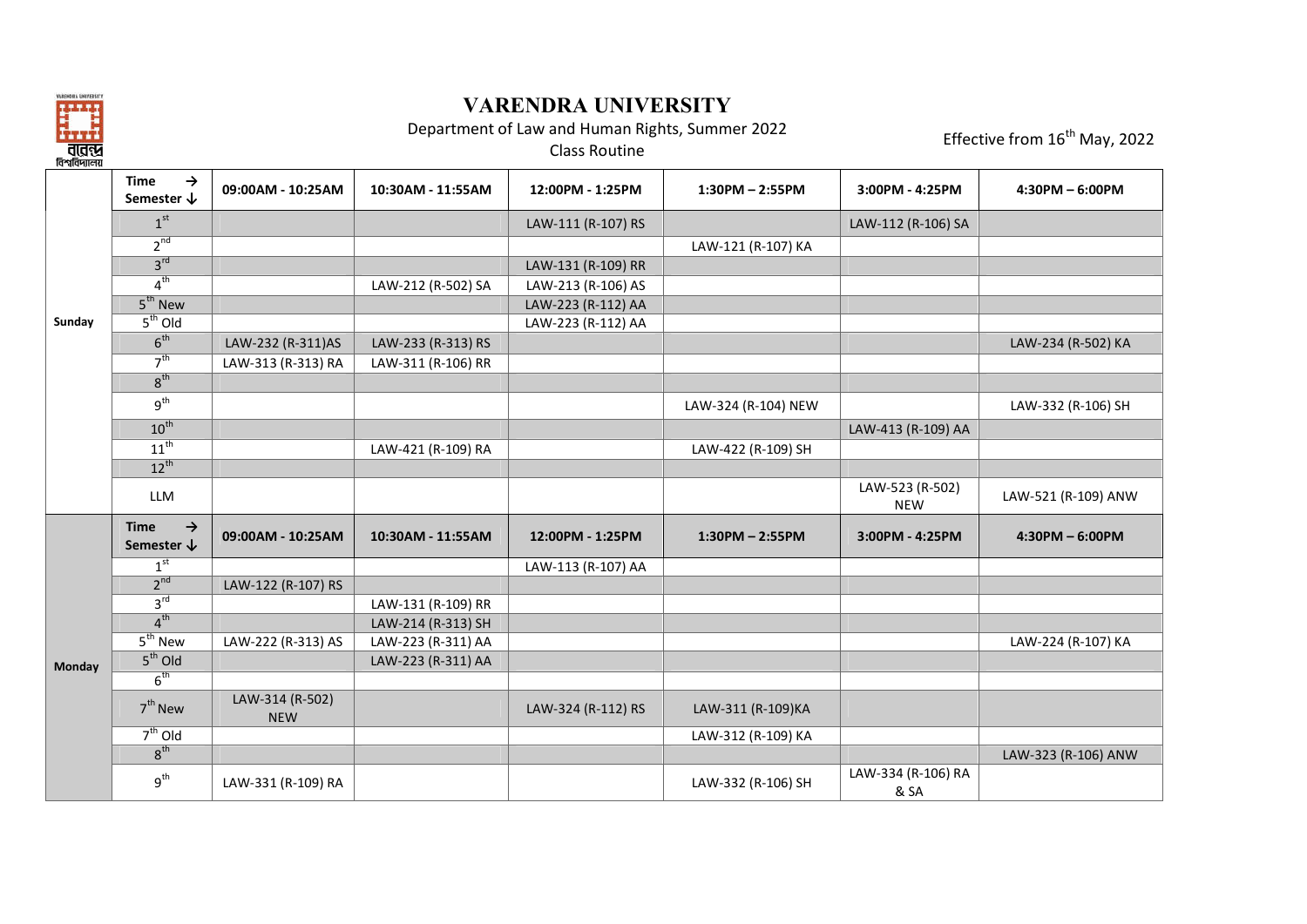|                | $10^{th}$                                             |                    |                    | LAW-414 (R-502) SA  | LAW-412 (R-502) NEW |                      |                     |
|----------------|-------------------------------------------------------|--------------------|--------------------|---------------------|---------------------|----------------------|---------------------|
|                | $11^{\text{th}}$                                      |                    |                    |                     |                     |                      |                     |
|                | $12^{th}$                                             |                    |                    | LAW-432 (R-313) RA  |                     | LAW-433 (R-311) SA   |                     |
|                | <b>LLM</b>                                            |                    |                    | LAW-522 (R-109) AS  |                     | LAW-524 (R-109) RR   |                     |
|                | $\rightarrow$<br><b>Time</b><br>Semester $\downarrow$ | 09:00AM - 10:25AM  | 10:30AM - 11:55AM  | 12:00PM - 1:25PM    | $1:30PM - 2:55PM$   | 3:00PM - 4:25PM      | $4:30PM - 6:00PM$   |
|                | 1 <sup>st</sup>                                       | LAW-111 (R-106) RS |                    |                     |                     |                      |                     |
|                | 2 <sup>nd</sup>                                       |                    |                    |                     |                     |                      |                     |
|                | 3 <sup>rd</sup>                                       |                    |                    |                     |                     |                      |                     |
|                | 4 <sup>th</sup>                                       |                    | LAW-214 (R-313) SH | LAW-211 (R-311) RR  |                     |                      |                     |
|                | $\overline{5^{th}}$ New                               |                    |                    |                     |                     | LAW-221 (R-311) SH   | LAW-224 (R-107) KA  |
|                | $5th$ Old                                             |                    |                    |                     |                     | LAW-222 (R-308) AA   | LAW-222 (R-308) AA  |
| <b>Tuesday</b> | 6 <sup>th</sup>                                       | LAW-232 (R-112) AS |                    | LAW 231 (R-106) AA  |                     |                      |                     |
|                | $7th$ New                                             | LAW-311 (R-107) RR | LAW-313 (R-109) RA |                     | LAW-311 (R-502) KA  |                      |                     |
|                | 7th Old                                               |                    |                    |                     | LAW-312 (R-502) KA  |                      |                     |
|                | 8 <sup>th</sup>                                       |                    |                    | LAW-321 (R-313) RS  |                     | LAW-322 (R-107) SA   |                     |
|                | 9 <sup>th</sup>                                       |                    |                    |                     |                     |                      |                     |
|                | $10^{th}$                                             | LAW-411 (R-109) RA |                    | LAW-414 (R-107) SA  |                     |                      |                     |
|                | $11^{th}$                                             |                    |                    |                     | LAW 423 (R-106) NEW |                      | LAW-422 (R-109) SH  |
|                | $12^{th}$                                             |                    |                    |                     |                     |                      |                     |
|                | <b>LLM</b>                                            |                    |                    | LAW-522 (R-109) AS  |                     |                      | LAW-523 (R-109) NEW |
|                |                                                       |                    |                    |                     |                     | <b>VUMCC (R-313)</b> |                     |
|                | <b>Time</b><br>→<br>Semester $\bm{\downarrow}$        | 09:00AM - 10:25AM  | 10:30AM - 11:55AM  | 12:00PM - 1:25PM    | $1:30PM - 2:55PM$   | 3:00PM - 4:25PM      | $4:30PM - 6:00PM$   |
|                | 1 <sup>st</sup>                                       |                    |                    |                     |                     | LAW-113 (R-106) AA   | LAW-112 (R-107) SA  |
|                | 2 <sup>nd</sup>                                       |                    |                    |                     |                     |                      | LAW-121 (R-502) KA  |
|                | 3 <sup>rd</sup>                                       | LAW-134 (R-313) RS | LAW-133 (R-107) AS |                     | LAW-132 (R-107) AA  |                      |                     |
| Wednesday      | 4 <sup>th</sup>                                       | LAW-211 (R-311) RR |                    |                     |                     |                      |                     |
|                | $5th$ New                                             |                    |                    | LAW-222 (R-104) AS  |                     | LAW-221 (R-104) SH   |                     |
|                | $5th$ Old                                             |                    |                    |                     |                     |                      |                     |
|                | 6 <sup>th</sup>                                       |                    |                    | LAW-233 (R-112) RS  |                     |                      |                     |
|                | 7 <sup>th</sup>                                       |                    | LAW-312 (R-502) SH | LAW-314 (R-111) NEW |                     |                      |                     |
|                | $8^{\text{th}}$                                       |                    |                    |                     |                     | LAW-321 (R-107) RS   | LAW-323 (R-106) ANW |